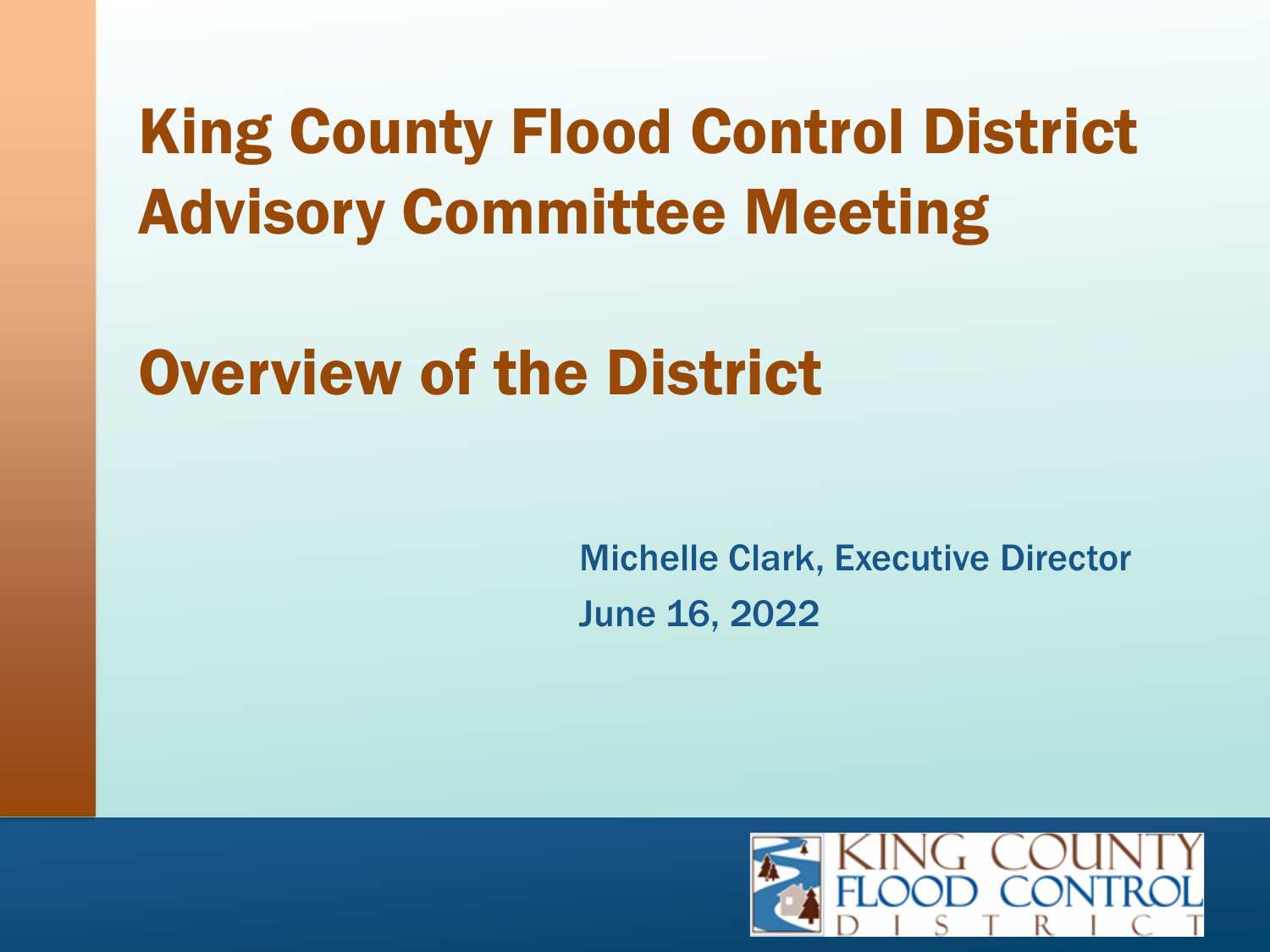#### Purpose of King County Flood Control District

- The District was created in 2007 to create a dedicated and sustainable funding source to repair and maintain over 500 flood risk reduction facilities (existing levees and revetments).
- The District's 6-yr CIP primarily dedicated to addressing reducing the impacts of riverine flooding .
- Grant funds are intended to address other non-riverine flooding issues including stormwater flooding, coastal erosion, and habitat restoration.

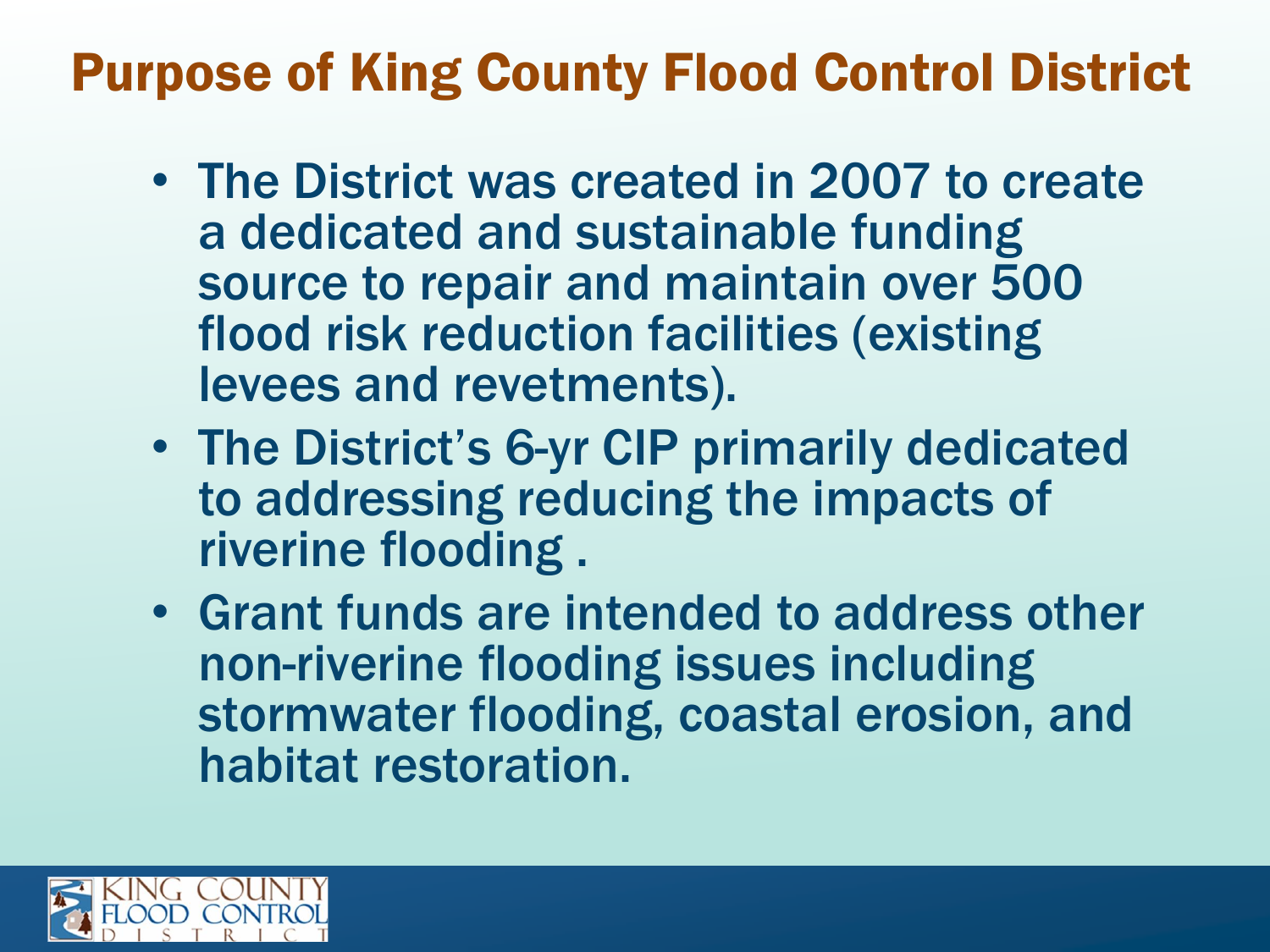### Integrated Floodplain Management

The District is committed to the principles of Integrated Floodplain Management through the implementation of multi-benefit capital projects. (FCD20-07 Multi-Benefit Motion)

• The District will prioritize the design and implementation of multi-benefit floodplain management projects that reduce flood risks, ensure public safety, and restore river ecosystems in an equitable and just manner while advancing inter-related interests of the community including, where applicable:

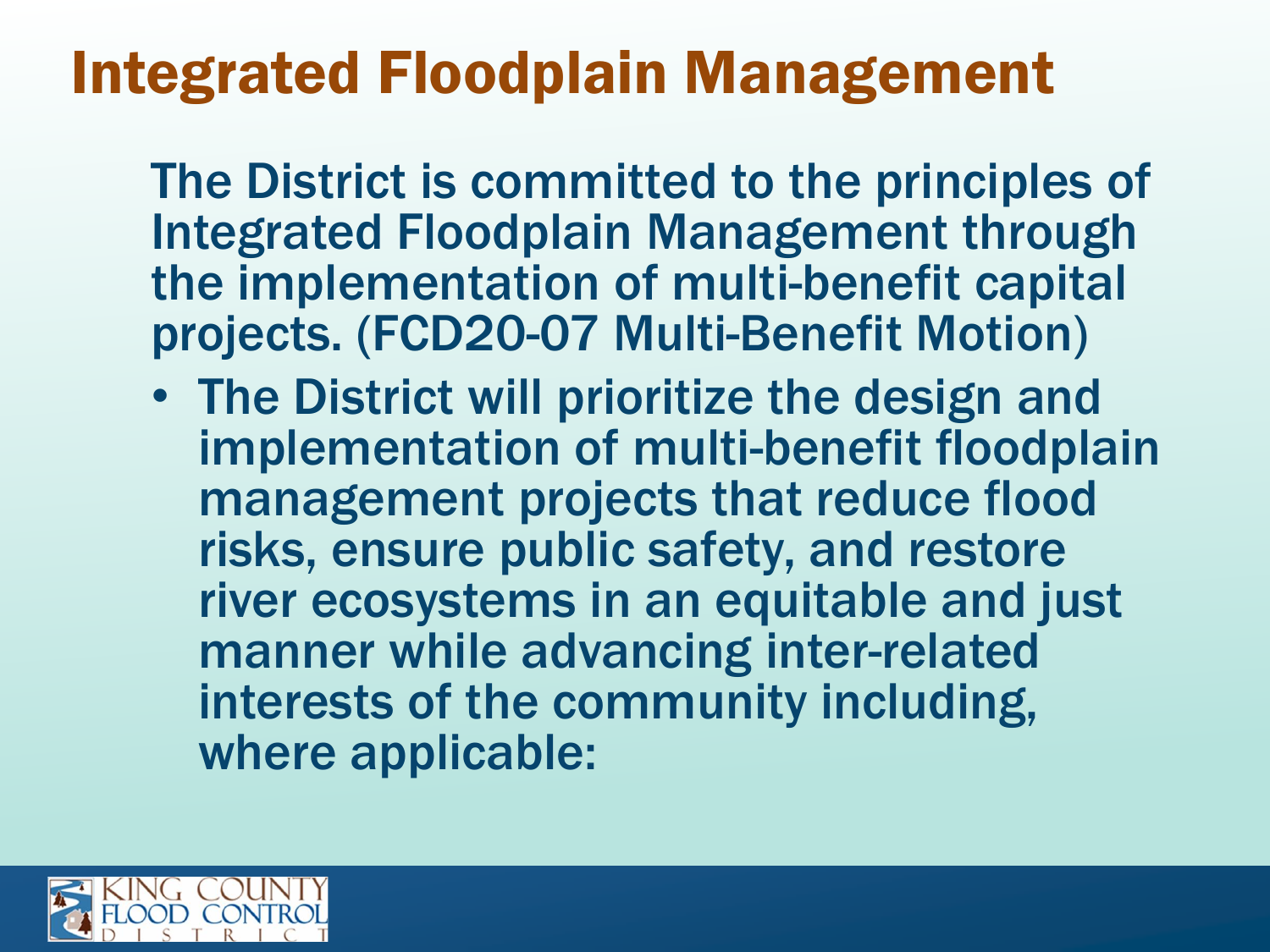### Multi-Benefits

- Equity and Social Justice
- Environmental Justice
- Habitat protection and salmon recovery
- Resilient communities and ecosystems
- Productive and viable agriculture
- Sustainable development
- Jobs and sustainable livelihoods
- Open Space conservation
- Sustainable and clean water
- Recreation and other opportunities to connect people with nature